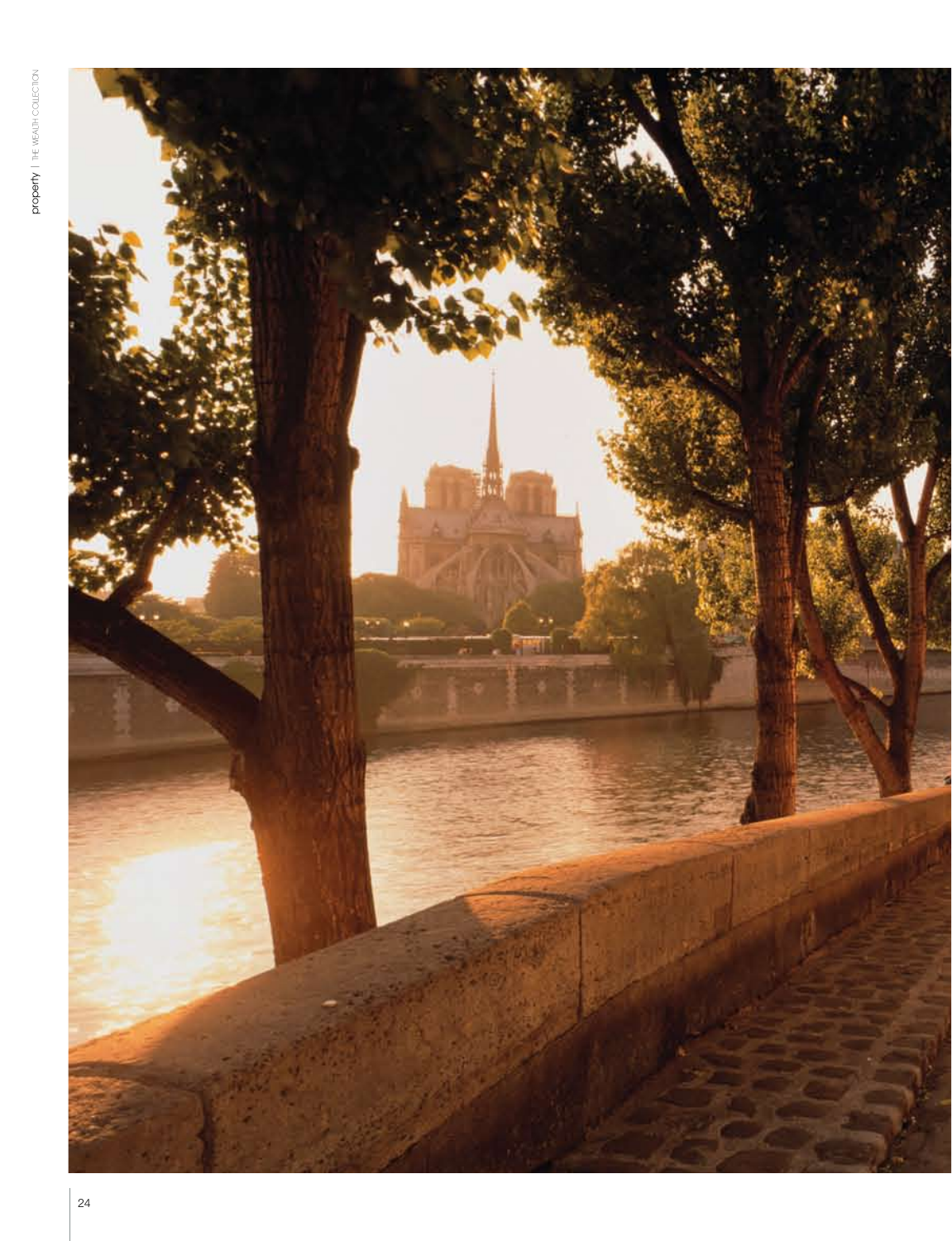

The land of food, style and romance, France captures the imagination and fills it with exquisite pleasures. But why be content with a weekend, or a flyby visit? Make France your home and enjoy the croissants, couture and culture any time you like.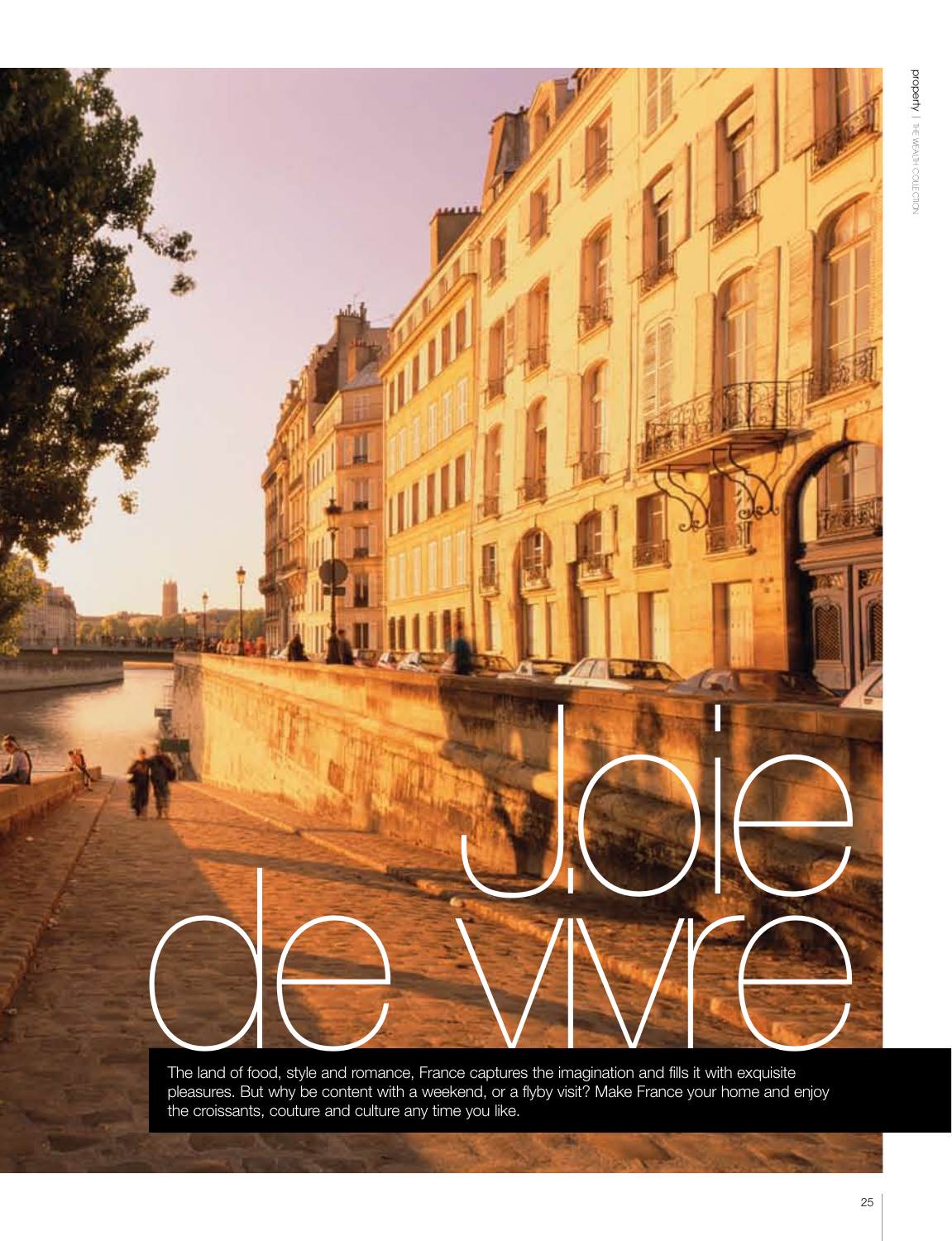

Whatever your particular image of<br>
or rural Brittany, the possibility of<br>
buring a hama in France sound belo but stine France, be it the Parisian lifestyle buying a home in France cannot help but stir a few pangs of excitement. A land bursting with history, culture, style and an incredibly developed appreciation of the good life, France is worth putting right at the top of any second home list. Cheese and champagne are protected by law, wine seeps from every pore and its citizens have perfected the pout. France is a country unlike any other, and the best way to appreciate it is to live there...



#### La vie en Paris

The streets of Paris retain a certain haughtiness born of the natives' assumption that the city is the most beautiful, the food the finest and the style the chicest. Whether it ticks all these boxes is debatable, but even if it manages one or two that's not bad going. A townhouse in one of Paris's trendier suburbs can be difficult to get your hands on, but it is most definitely worth it. Options range from smart townhouses (top) to restored cottages (above) and even modern gems by Le Corbusier (right).

Photo credit: Paul Raftery/VIEW & Architect: Le Corbusier & Amedee Ozenfant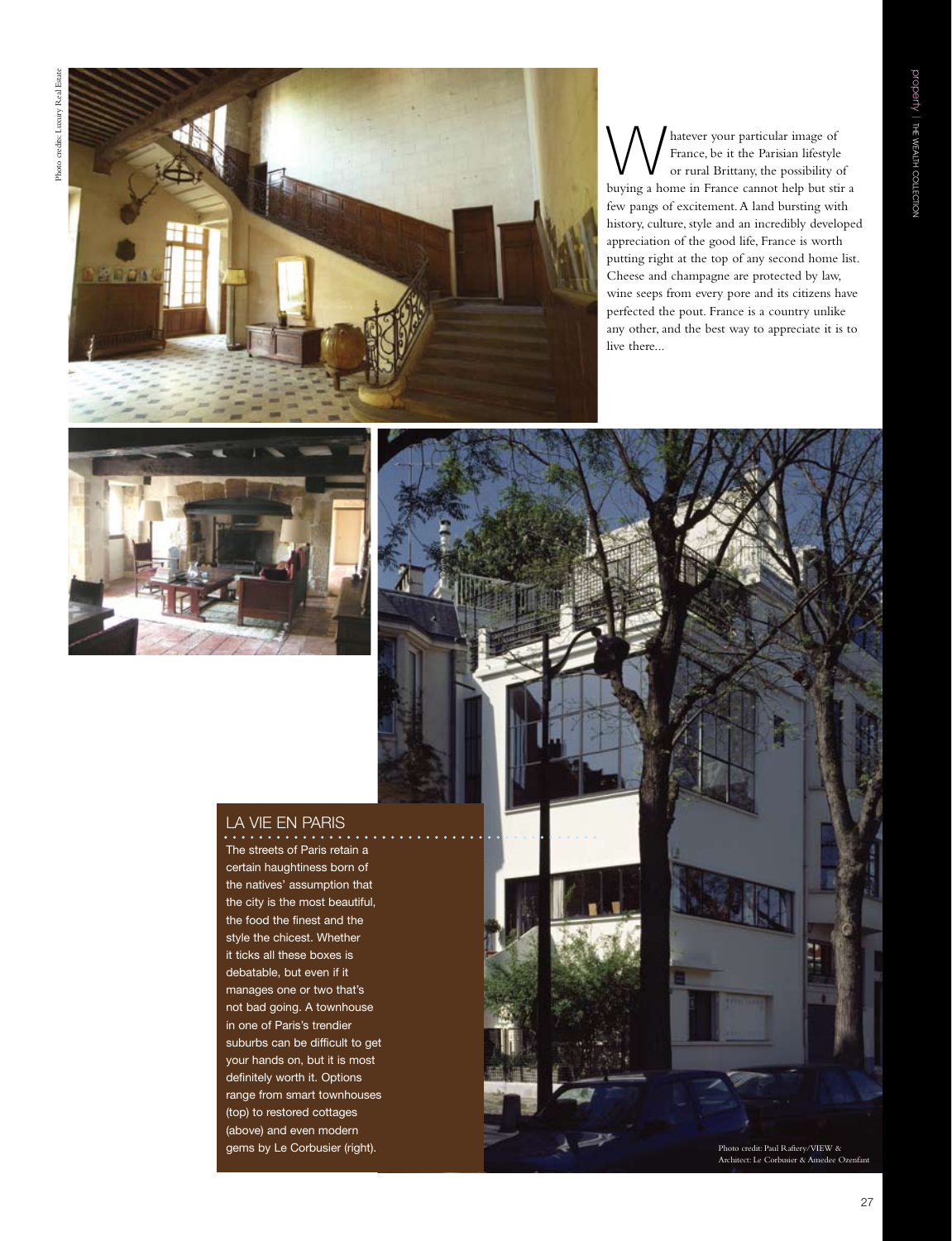### Cirque du soleil

The sun-drenched coasts of southern France really do buzz with excitement, as the fantastic entertainment lives up to the perfect surroundings. From Monaco to Nice and beyond, the Mediterranean sunshine beats down on the villas just minutes from the water's edge. Options include the views from a candlelit terrace in Cannes (above), or this magnificent shoreline villa in Villefranche sur Mer (right).

uuum

地脚

**MINING** 



同国



The Alps loom over Europe in imposing style, but among the heady white peaks are picturesque valleys that make a wonderful mountain retreat. With the pistes nearby for the winter months and the lakes and green hills for summer leisure, the mountainsides of France provide perfect property opportunities. With views this good, you can't go wrong.

Photo credit: GMS



Photo credit: Latitudes



Photo credit: Prestige Property Group

<u>Hillian</u>

**HHHD**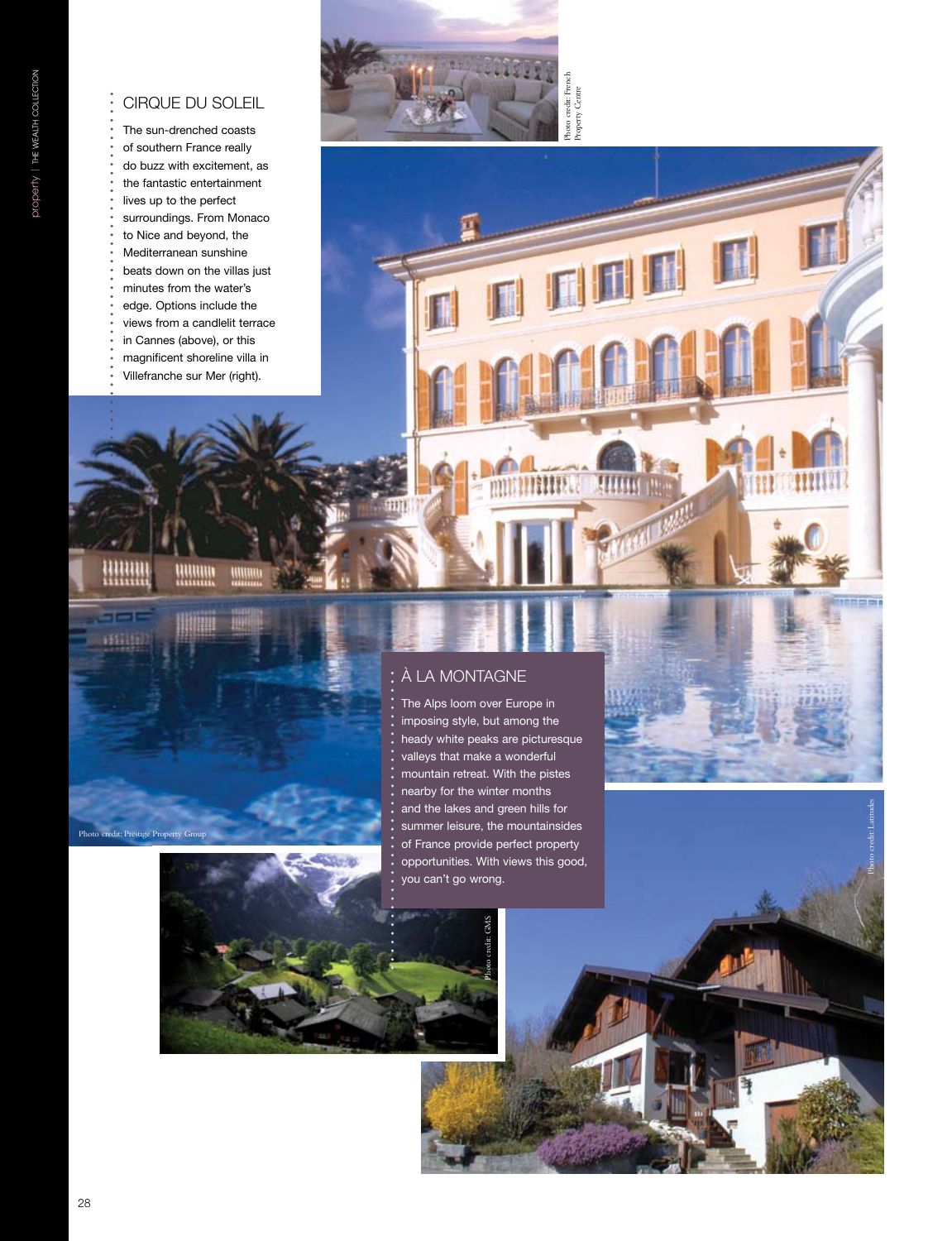



# Photo credits: French Property Centre Photo credits: French Pro

### À LA CAMPAGNE

Surrounded by vines, orchards French countryside attracts year who are attracted to its languorous lifestyle and sunny disposition. A cottage or villa will provide an idyllic setting for long evenings at the garden table, tasting local produce and sipping local wine. Options include this small but beautifully restful poolside spot in Grimaud Pau (bottom right).